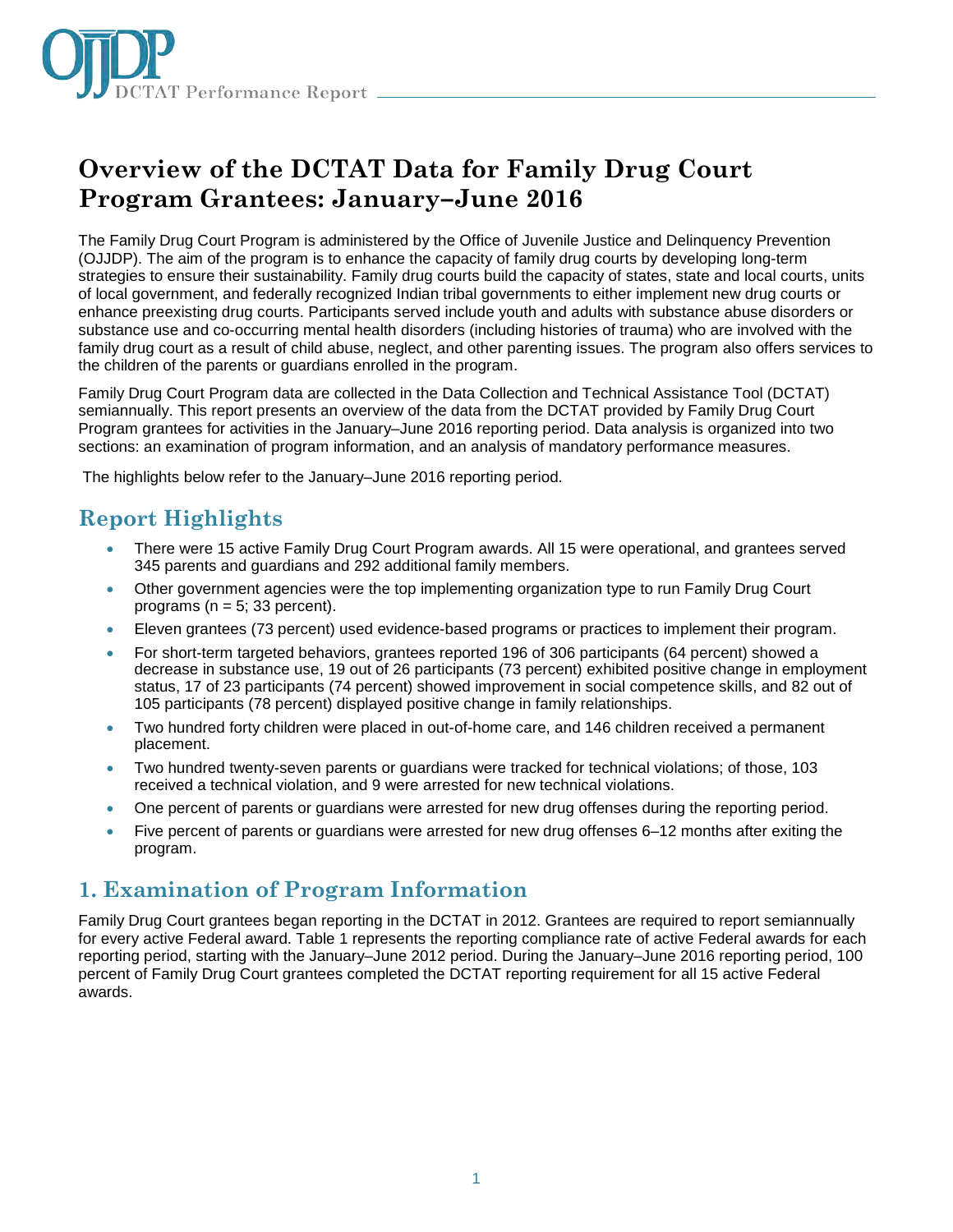|                              | <b>Status</b>      |                    |                 |              |
|------------------------------|--------------------|--------------------|-----------------|--------------|
| <b>Data Reporting Period</b> | <b>Not Started</b> | <b>In Progress</b> | <b>Complete</b> | <b>Total</b> |
| January-June 2012            |                    |                    | 17              | 19           |
| July-December 2012           | 0                  | 0                  | 23              | 23           |
| January-June 2013            | 3                  | ი                  | 20              | 23           |
| July-December 2013           | 3                  | 0                  | 27              | 30           |
| January-June 2014            |                    | U                  | 25              | 26           |
| July-December 2014           | $\mathcal{P}$      | 0                  | 23              | 25           |
| January-June 2015            | ი                  | O                  | 21              | 21           |
| July-December 2015           |                    | 0                  | $17^{1}$        | 18           |
| January-June 2016            | 0                  | 0                  | 15              | 15           |
| <b>Total</b>                 | 11                 |                    | 188             | 200          |

### **Table 1. Status of Family Drug Court Program Reporting by Period: January 2012–June 2016**

Across all reporting periods, Family Drug Court grantees have an average reporting compliance rate of 94 percent. Figure 1 provides the percentage breakdown for each reporting period.



### **Figure 1. Percentage of Compliance Rate for Each Reporting Period**

### *I. Demographics*

 $\overline{\phantom{a}}$ 

Table 2 presents an aggregate of demographic data for January 2015 to June 2016 and the number of Family Drug Court Program grantees that serve each population. Targeted services include any approaches specifically designed to meet the needs of the population (e.g., gender-specific, culturally based, developmentally appropriate services).

Grantees are only required to report the target population once in the DCTAT. However, grantees may update their target population to best fit their program during the life of the award. The slight variation in numbers between each reporting period is due to the number of active or inactive federal awards during the reporting period.

 $1$  One grantee reported "not operational."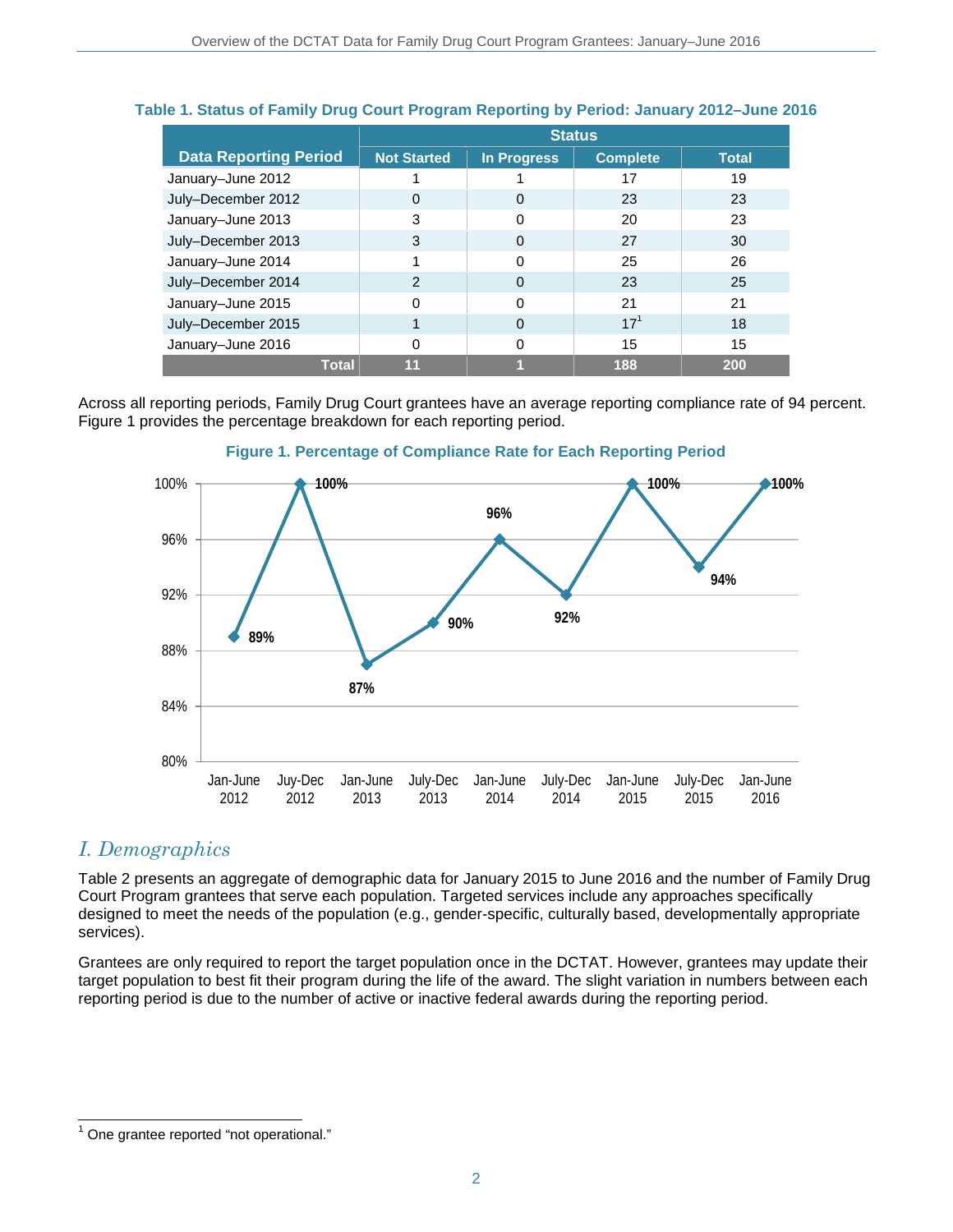|                                               | <b>Grantees Serving Group During Project Period</b> |                           |                           |
|-----------------------------------------------|-----------------------------------------------------|---------------------------|---------------------------|
| <b>Population</b>                             | January-June<br>2015                                | July-December<br>2015     | January-June<br>2016      |
| <b>Race/Ethnicity</b>                         |                                                     |                           |                           |
| American Indian/Alaska Native                 | 10                                                  | 11                        | 10                        |
| Asian                                         | $\mathbf{1}$                                        | $\mathbf{1}$              | $\mathbf{1}$              |
| <b>Black/African American</b>                 | 10                                                  | $\overline{7}$            | 5                         |
| Caucasian/Non-Latino                          | 11                                                  | 10                        | 9                         |
| Hispanic or Latino (of Any Race)              | 12                                                  | 12                        | 9                         |
| Native Hawaiian and Other<br>Pacific Islander | $\boldsymbol{0}$                                    | $\mathbf 0$               | $\mathbf 0$               |
| Other Race                                    | 3                                                   | 3                         | $\overline{2}$            |
| White/Caucasian                               | 15                                                  | 13                        | 11                        |
| Youth Population Not Served<br>Directly       | $\overline{2}$                                      | $\overline{2}$            | $\overline{2}$            |
| <b>Justice System Status</b>                  |                                                     |                           |                           |
| At-Risk Population (No Prior<br>Offense)      | 10                                                  | $\boldsymbol{9}$          | $\overline{7}$            |
| <b>First-Time Offenders</b>                   | 11                                                  | 10                        | $\overline{7}$            |
| <b>Repeat Offenders</b>                       | 12                                                  | 11                        | 9                         |
| Sex Offenders                                 | $\overline{0}$                                      | $\mathbf 0$               | $\mathbf{0}$              |
| <b>Status Offenders</b>                       | 3                                                   | $\overline{2}$            | 1                         |
| <b>Violent Offenders</b>                      | $\mathbf 0$                                         | $\mathbf{1}$              | 1                         |
| Youth Population Not Served<br>Directly       | 5                                                   | $\overline{4}$            | $\overline{4}$            |
| Gender                                        |                                                     |                           |                           |
| Male                                          | 18                                                  | 16                        | 13                        |
| Female                                        | 17                                                  | 15                        | 12                        |
| Youth Population Not Served<br>Directly       | $\overline{c}$                                      | $\overline{2}$            | $\overline{c}$            |
| Age                                           |                                                     |                           |                           |
| $0 - 10$                                      | 10                                                  | 9                         | 6                         |
| $11 - 18$                                     | 11                                                  | $\boldsymbol{9}$          | $\overline{7}$            |
| Over 18                                       | 17                                                  | $\overline{7}$            | 13                        |
| Youth Population Not Served<br>Directly       | $\overline{c}$                                      | $\overline{c}$            | $\overline{2}$            |
| <b>Geographic Area</b>                        |                                                     |                           |                           |
| Rural                                         | 9                                                   | 8                         | $\overline{7}$            |
| Suburban                                      | $\,6$                                               | $\overline{4}$            | $\overline{c}$            |
| Tribal                                        | $\ensuremath{\mathsf{3}}$                           | $\ensuremath{\mathsf{3}}$ | $\mathbf{3}$              |
| Urban                                         | $\boldsymbol{9}$                                    | $\bf 8$                   | $\,6\,$                   |
| Youth Population Not Served<br>Directly       | $\overline{c}$                                      | $\boldsymbol{2}$          | $\overline{c}$            |
| <b>Other</b>                                  |                                                     |                           |                           |
| Mental Health                                 | 16                                                  | 15                        | 13                        |
| Substance Use                                 | 20                                                  | 18                        | 15                        |
| Truant/Dropout                                | $\mathbf 5$                                         | $\overline{4}$            | $\ensuremath{\mathsf{3}}$ |

### **Table 2. Grantees Serving Target Populations: January 2015–June 2016**

## *II. Evidence-Based Programming and Funding Information*

Evidence-based programs and practices include program models that have been shown, through rigorous evaluation and replication, to be effective at preventing or reducing juvenile delinquency or related risk factors. Figure 2 shows that grantees use about 73 percent ( $n = 11$ ) of Federal funds to implement evidence-based programs and/or practices.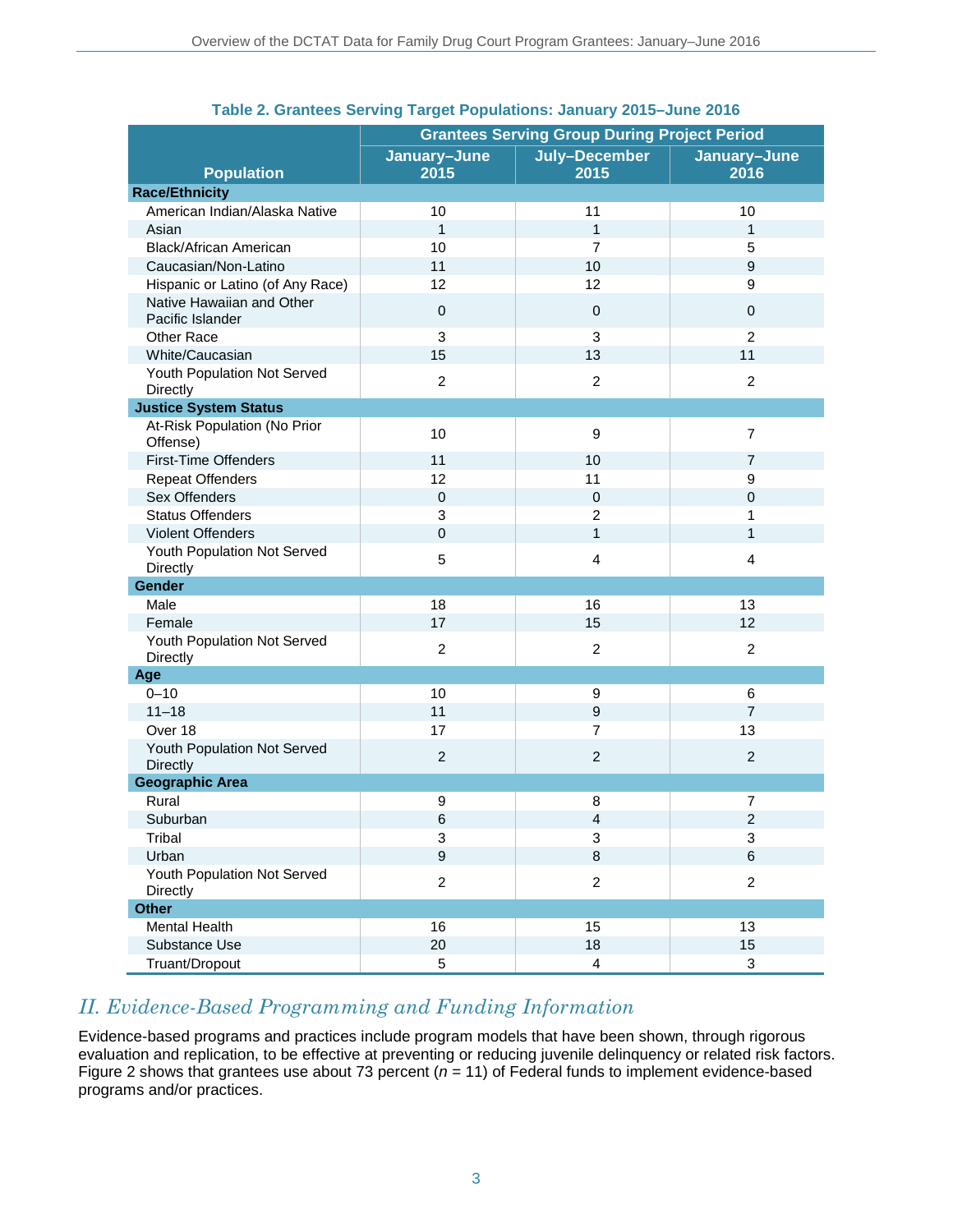



The number of programs implementing evidence-based practices has been steady throughout the nine reporting periods. Figure 3 represents the breakdown of evidence-based and nonevidence-based programs for each reporting period since January–June 2012.





**Evidence-Based Programming**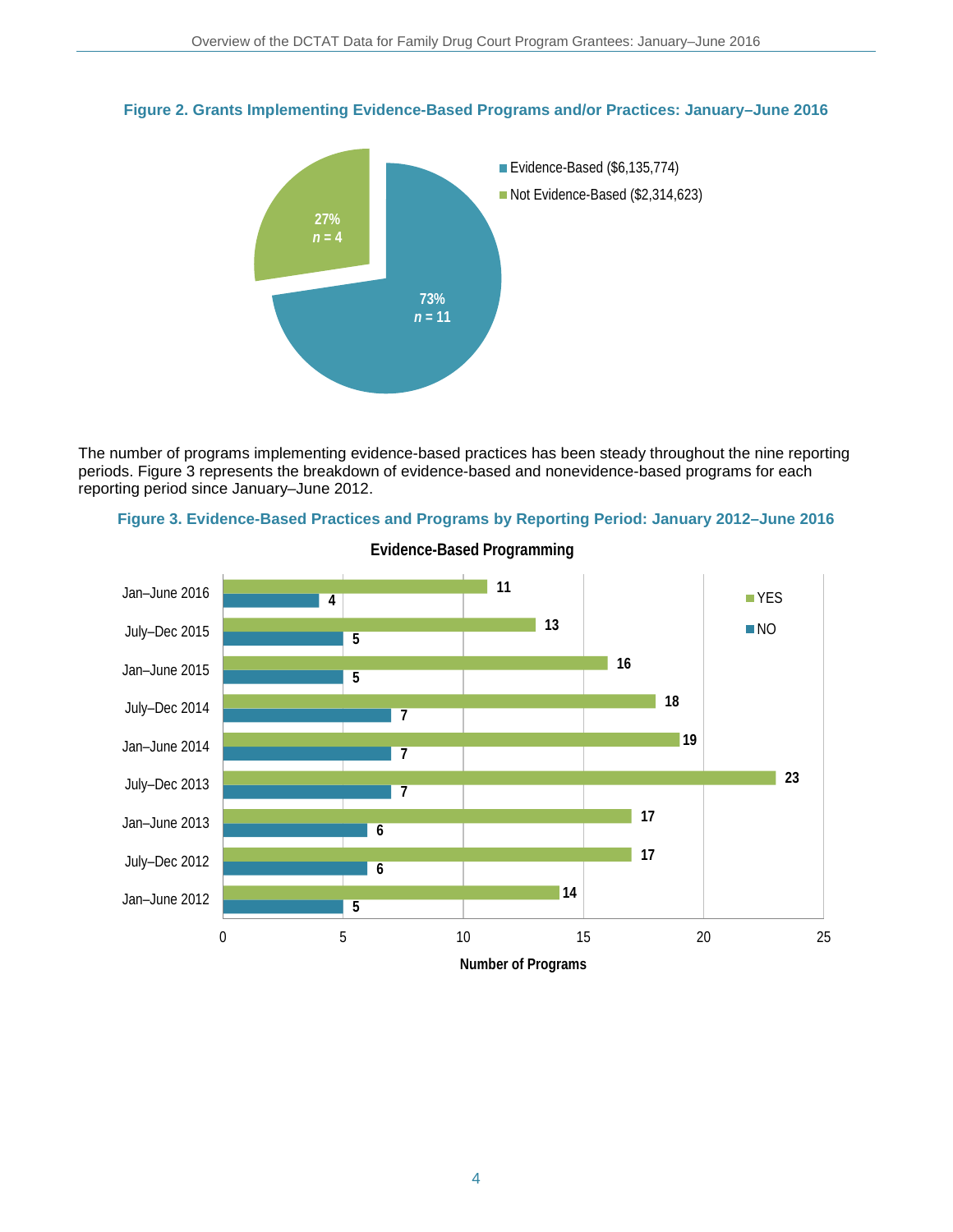In examining grant amounts by state or district, based on current and active Family Drug Court Program grants, Wisconsin received the most funds, followed by Montana. Table 3 shows a comprehensive comparison of Federal award amounts.

#### **Table 3. Total Grant Amount by State or District (Dollars): January–June 2016**

| <b>State</b> | Ν | <b>Grant Amount</b>       |
|--------------|---|---------------------------|
| <b>AZ</b>    | 1 | $\mathbb{S}^-$<br>614,806 |
| CO           | 1 | 522,028                   |
| DC           | 1 | 550,000                   |
| ID           | 1 | 550,000                   |
| MI           | 1 | 613,513                   |
| МΤ           | 2 | 1,074,549                 |
| <b>NJ</b>    | 1 | 499,817                   |
| NV           |   | 642,201                   |
| OΗ           | 1 | 538,363                   |
| ΟK           |   | 550,000                   |
| RI           | 1 | 550,000                   |
| WA           | 1 | 445,245                   |
| WI           | 2 | 1,299,875                 |

## *III. Implementing Organization Type*

Analysis of implementing agencies for this period revealed that the majority of the programs were instituted by other government agencies (*n* = 5; 33 percent) (Figure 4).



#### **Figure 4. Grants by Implementing Organization Type: January–June 2016 (***N* **= 15)**

# **2. Analysis of Program Measures**

During this reporting period, 345 parents and/or guardians were served by various programs funded by the Family Drug Court Program grant; 107 were new admissions (Figure 5). In addition, 292 additional family members were served.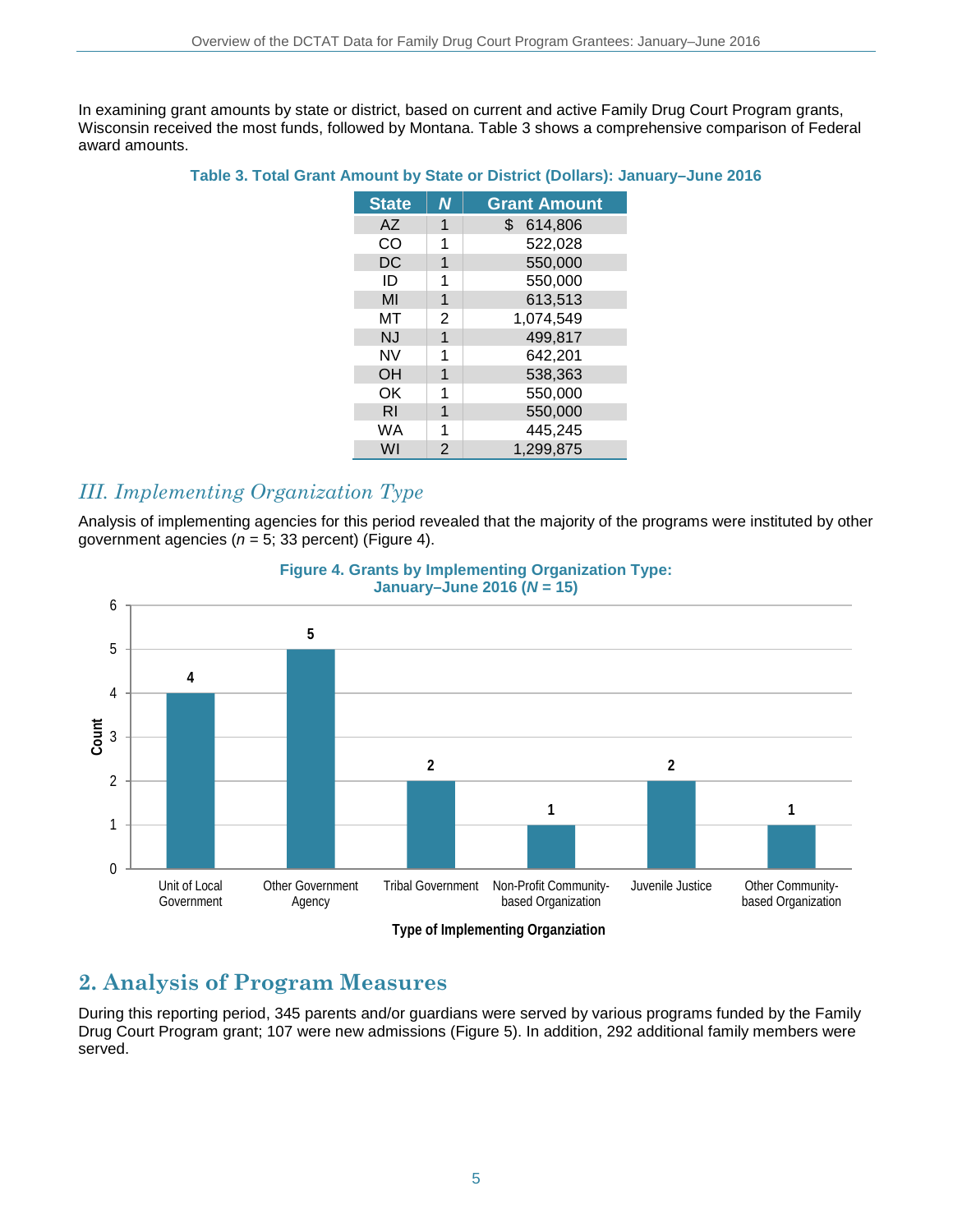

**Figure 5. Number of Parents/Guardians Served per Reporting Period: January 2012–June 2016** 

Number of parents/guardians carried over from previous reporting period

There were 99 enrolled parents and guardians who exited the court during the January–June 2016 reporting period. Of that group, 54 successfully exited the court, meaning they completed all requirements (Figure 6).<sup>2</sup> On average, 46 parents and guardians have exited the court successfully for each reporting cycle since the initial January–June 2012 reporting period.



**Figure 6. Number of Enrolled Parents/Guardians Exiting the Court per Reporting Period: January 2012–June 2016**

Number of enrolled parents or guardians who exited the court during the reporting period having completed all requirements (successfully exited)

Number of parents or guardians who exited the court during the reporting period (unsuccesfully)

 $^2$  Each grantee defines the requirements needed for the participants to complete each program. "Successfully exited" program participants successfully fulfilled all program obligations and requirements. Participants who fail to follow through with the program (such as through expulsion or voluntary departure) are considered to be those who "unsuccessfully exited."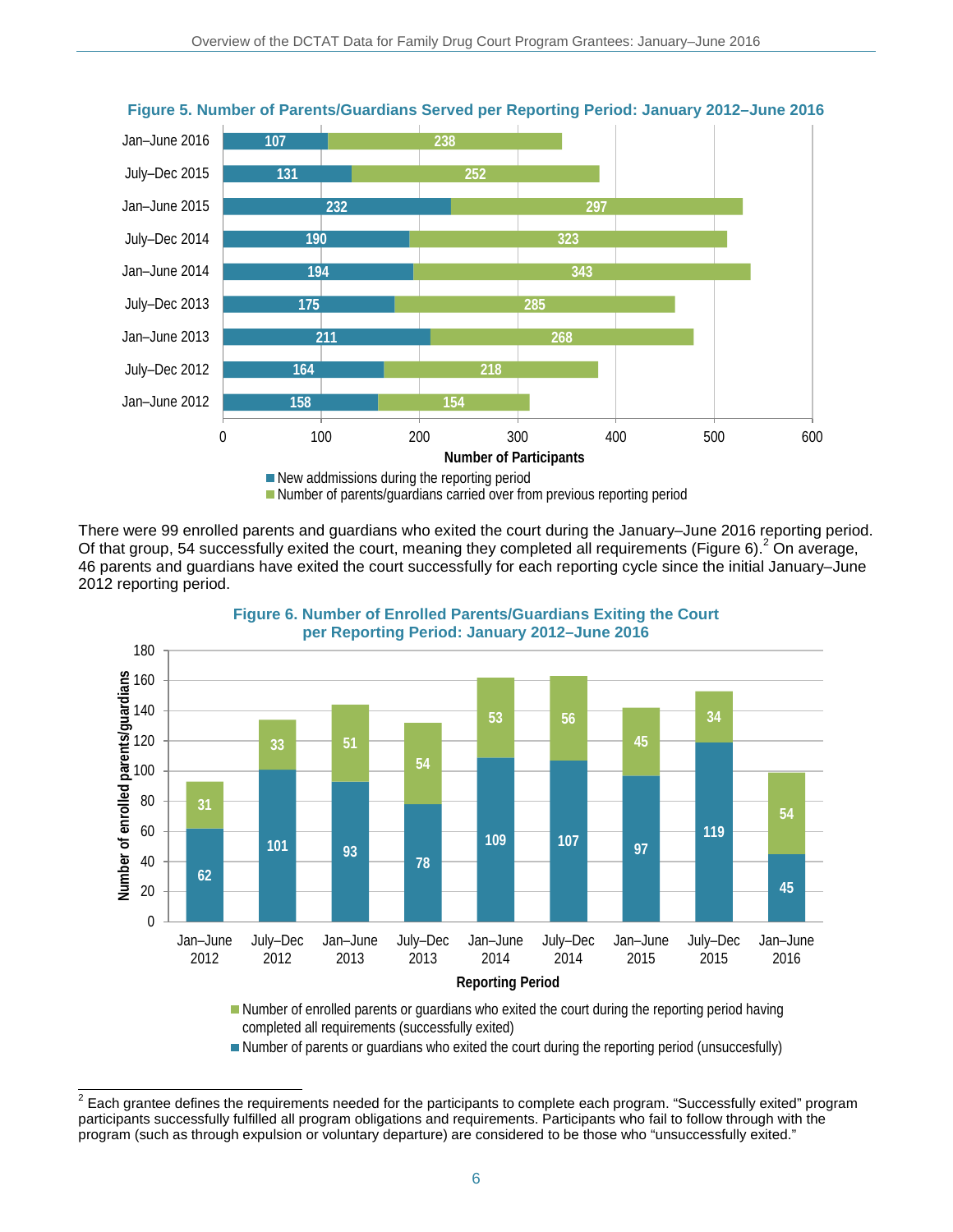Data are collected to determine the number of parents or guardians who demonstrate a positive change for a targeted behavior in each reporting period. Table 4 lists short-term percentages for the specified target behavior during January–June 2016. Sixty-eight percent of parents or guardians served by the program exhibited a desired short-term change in those target behaviors. Participating parents/guardians showed the most improvement in a target behavior change for family relationships (78 percent). Seventy-four percent of the parents or guardians in the targeted behavior for social competence skills displayed an increase in that area. Other grantees reported a positive change in employment status, including obtaining or retaining a job (73 percent); and a decrease in substance use (64 percent).

| <b>Target Behavior</b>      | <b>Parents/guardians</b><br>receiving services<br>for target behavior | <b>Parents/guardians</b><br>with noted<br>behavioral change | <b>Percentage of parents/</b><br>guardians with noted<br>behavioral change (%) |
|-----------------------------|-----------------------------------------------------------------------|-------------------------------------------------------------|--------------------------------------------------------------------------------|
| Substance Use               | 306                                                                   | 196                                                         | 64                                                                             |
| Social Competence           | 23                                                                    | 17                                                          | 74                                                                             |
| <b>Employment Status</b>    | 26                                                                    | 19                                                          | 73                                                                             |
| <b>Family Relationships</b> | 105                                                                   | 82                                                          | 78                                                                             |
| Total                       | 460                                                                   | 314                                                         | 68                                                                             |

#### **Table 4. Short-Term Performance Data on Target Behaviors of Parents/Guardians: January–June 2016**

The Family Drug Court Program serves not only parents and family members but also the children of the families involved in the court system. Table 5 presents performance data for children served by the Family Drug Court Program during the reporting period; 240 children were placed in out-of-home care, and 146 secured permanent placement. On average, children remained in out-of-home care for 154 days. A total of 90 children were reunited with their families after being removed from the home and given temporary placement, and parental rights were terminated for 4 parents or guardians.

#### **Table 5. Children's Condition While Parents/Guardians Are in Family Drug Court Programs: January–June 2016**

| <b>Performance Measure</b>                                                               | <b>Number</b> | Percentage |
|------------------------------------------------------------------------------------------|---------------|------------|
| Children placed in out-of-home care                                                      | 240           | 43         |
| Average length of stay for children in out-of-home care                                  | 154 days      | N/A        |
| Children reunited after being removed from the home and<br>placed in temporary placement | 90            | 46         |
| Parents or guardians whose parental rights were terminated                               |               |            |
| Children in permanent placement                                                          | 146           | 50         |

Table 6 shows data that indicate the number of parents participating in the Family Drug Court Program assessed as needing the specified services and those who actually enrolled in the services provided. The number of assessments conducted compared with the actual enrollment in the provided services could differ within the reporting cycle. People may have been assessed in a prior reporting period, and actual enrollment could be delayed into a future reporting period. In addition, Family Drug Court programs accept referrals for participants who have been assessed by another agency. These two factors contribute to the variation in the number of participants assessed as needing various services compared with the number enrolled.

During the reporting period, 306 parents or guardians received substance use counseling or related services, 155 received mental health services, 55 found housing, and 186 enrolled in other services such as parenting skills and educational and vocational training. These services are aimed at helping parents reunite with their children removed from their care due to unsafe or dangerous living environments caused by drug use.

#### **Table 6. Services Provided to Participating Parents/Guardians: January–June 2016**

| <b>Services Provided</b>                                                   | <b>Number</b> |
|----------------------------------------------------------------------------|---------------|
| Parents or guardians assessed as needing substance use counseling/services | 306           |
| Parents or guardians enrolled in substance use counseling/services         | 306           |
| Parents or guardians assessed as needing mental health services            | 163           |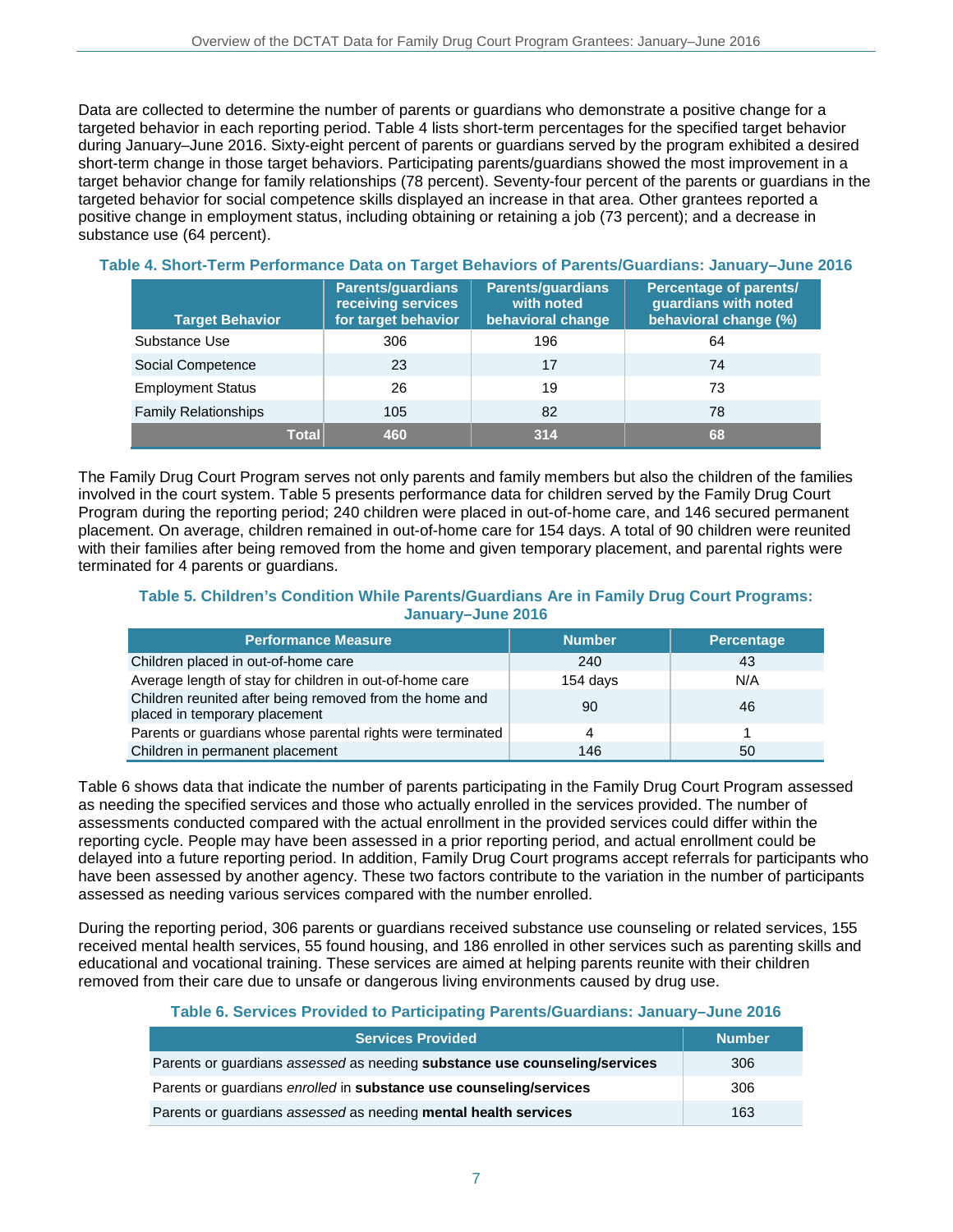| Parents or guardians enrolled in mental health services   | 155 |
|-----------------------------------------------------------|-----|
| Parents or guardians assessed as needing housing services | 74  |
| Parents or guardians who successfully found housing       | 55  |
| Parents or guardians assessed as needing other services   | 187 |
| Parents or guardians enrolled in other services           | 186 |

Table 7 presents data that indicate the number of additional family members assessed as needing the specified services and those who actually enrolled in the services provided.

Additional family members served by the Family Drug Court Program received substance use counseling/services, mental health services, housing services, and other types of services. The largest number of additional family members were enrolled in other types of services (*n* = 219), followed by mental health services (*n* = 105).

#### **Table 7. Services Provided to Additional Family Members: January–June 2016**

| <b>Services Provided</b>                                                           | <b>Number</b> |
|------------------------------------------------------------------------------------|---------------|
| Additional family members assessed as needing substance use<br>counseling/services | 18            |
| Additional family members enrolled in substance use counseling/services            | 17            |
| Additional family members assessed as needing mental health services               | 115           |
| Additional family members enrolled in mental health services                       | 105           |
| Additional family members assessed as needing housing services                     | 13            |
| Additional family members who successfully found housing                           | 11            |
| Additional family members assessed as needing other services                       | 217           |
| Additional family members enrolled in other services                               | 219           |

Technical violation data were tracked and reported for parents or guardians enrolled in the program. As shown in Table 8, 227 parents or guardians were tracked for technical violations. Of those, 103 had a technical violation, and 9 out of 227 parents or guardians were arrested for a new technical violation.

#### **Table 8. Technical Violation Measures: January–June 2016**

| <b>Performance Measure</b>                                           | <b>Number</b> |
|----------------------------------------------------------------------|---------------|
| Enrolled parents or guardians arrested for a new technical violation | 9             |
| Enrolled parents or guardians with a technical violation             | 103           |
| Enrolled parents or guardians tracked for technical violations       | 227           |
| Percentage of arrests for technical violations                       | 4%            |
| Percentage of technical violations                                   | 45%           |

Drug offenses were tracked over the short term<sup>3</sup> and long term,<sup>4</sup> and data were reported for those parents or guardians enrolled in the program who had drug offenses. Two hundred sixty-five enrolled parents or guardians were tracked for drug offenses (Table 9). Of those, only two were arrested for a new drug offense.

#### **Table 9. Short-Term Performance Data on Drug Offenses: January–June 2016**

| <b>Performance Measure</b>                                        | <b>Number</b> |
|-------------------------------------------------------------------|---------------|
| Enrolled parents or guardians arrested for a new drug offense     |               |
| Enrolled parents or quardians tracked for drug offenses           | 265           |
| Percentage of parents or guardians arrested for new drug offenses | 1%            |

<sup>3</sup> Number of parents/guardians tracked during the reporting period.

 $4$  Number of parents/guardians tracked 6–12 months after exiting the program.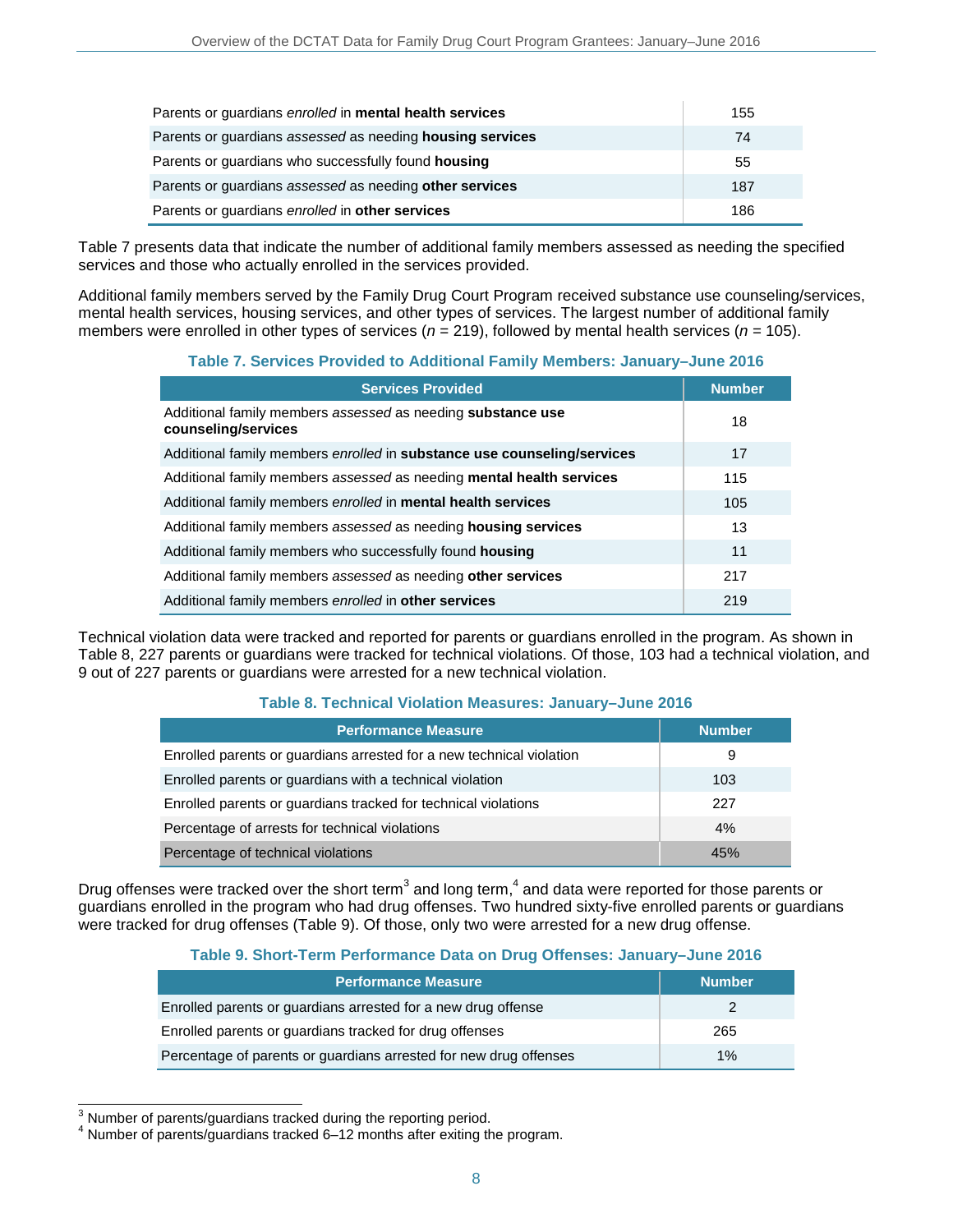Figure 7 provides a breakdown of the number of parents or guardians who were arrested for a new drug offense since January 2012. A review of the data demonstrates that the number of arrests remained low throughout the reporting periods.





Among parents or guardians tracked for drug offenses over the long term, 8 were arrested for a new drug offense (Table 10).

**Table 10. Long-Term Performance Data on Drug Offenses: January–June 2016**

| <b>Performance Measure</b>                                        | <b>Number</b> |
|-------------------------------------------------------------------|---------------|
| Enrolled parents or guardians arrested for a new drug offense     | 8             |
| Enrolled parents or guardians tracked for drug offenses           | 167           |
| Percentage of parents or guardians arrested for new drug offenses | 5%            |

Comparing between reporting periods since January–June 2012, arrests for new drug offenses for long-term participants also remained low (Figure 8).





Number of enrolled parents or guardians tracked for drug offenses 6-12 months after exiting the program Number of enrolled parents or quardians arrested for a new drug offense 6-12 months after exiting the program